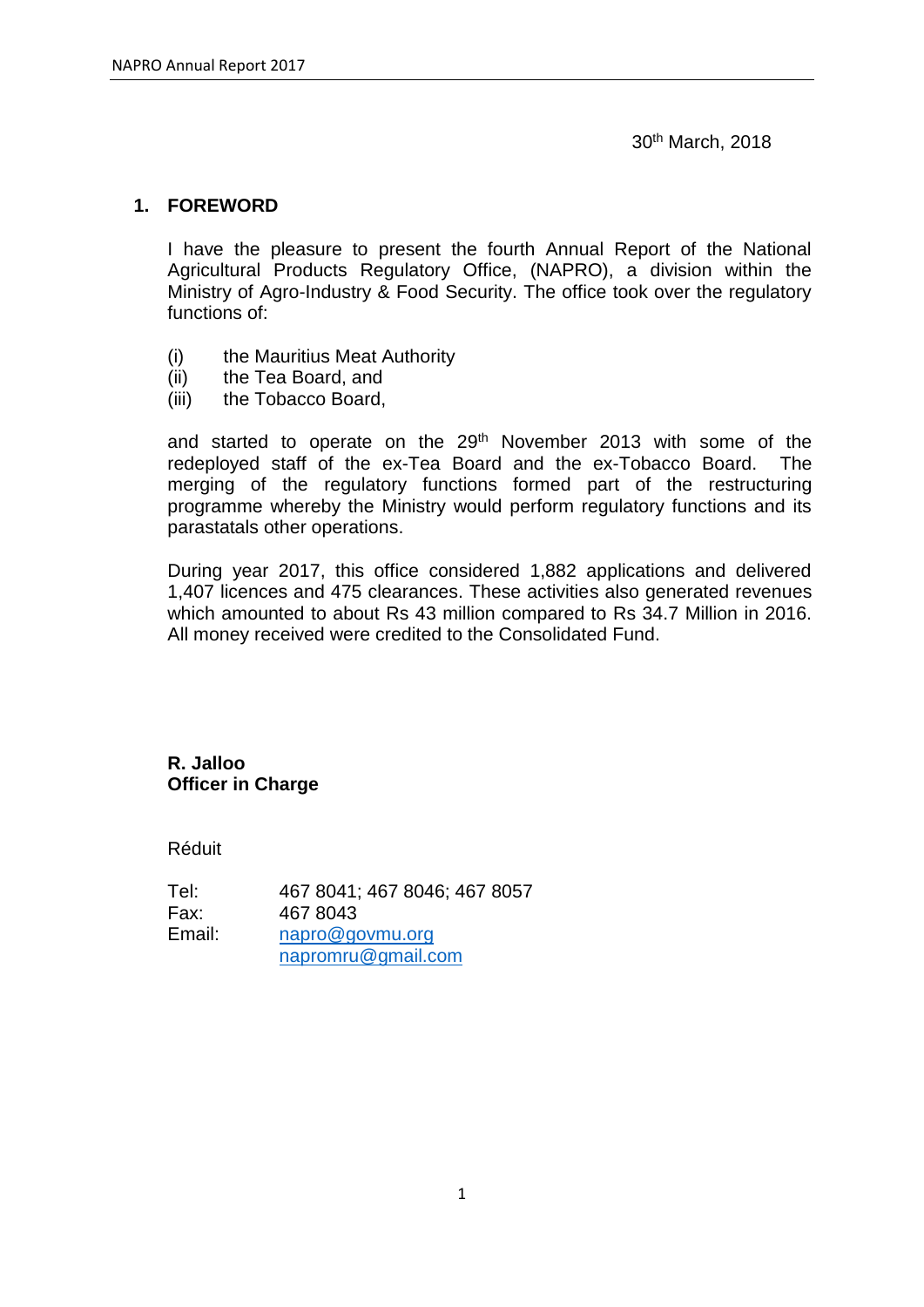## **2. OVERVIEW**

The National Agricultural Products Regulatory Office Act 2013, under which this office, (NAPRO), has been set-up was proclaimed on the  $26<sup>th</sup>$  November 2013, Proclamation No. 52 of 2013. The office operates as a division within the Ministry of Agro-Industry & Food Security and ensures that regulated products imported, exported and produced in the country are in conformity with the Act.

## **2.1 Vision**

To regulate the activities related to national products effectively, efficiently and economically.

## **2.2 Mission**

- To license stakeholders for production, availability and disposability of regulated agricultural products
- To ensure that stakeholders of a regulated agricultural product obtain a fair share of the proceeds
- To ensure satisfaction of consumers of regulated agricultural products

## **2.3 Values**

- Customer focus
- **Creativity**
- Team work
- Integrity

#### **2.4 Mandate**

Its mandate, as laid out at Section 4 (2) of the NAPRO Act includes the following:

- To control and regulate the import, export, production and sale of regulated products;
- To control and regulate the preparation, processing, packing and manufacturing of regulated products;
- To regulate the activities and premises in connection with the slaughtering of animals;
- To determine the prices at which tea / tobacco leaves may be sold to a producer of tea / tobacco products.

Section 8 of the NAPRO Act stipulates that no person shall, without a licence:

(a) operate as a cultivator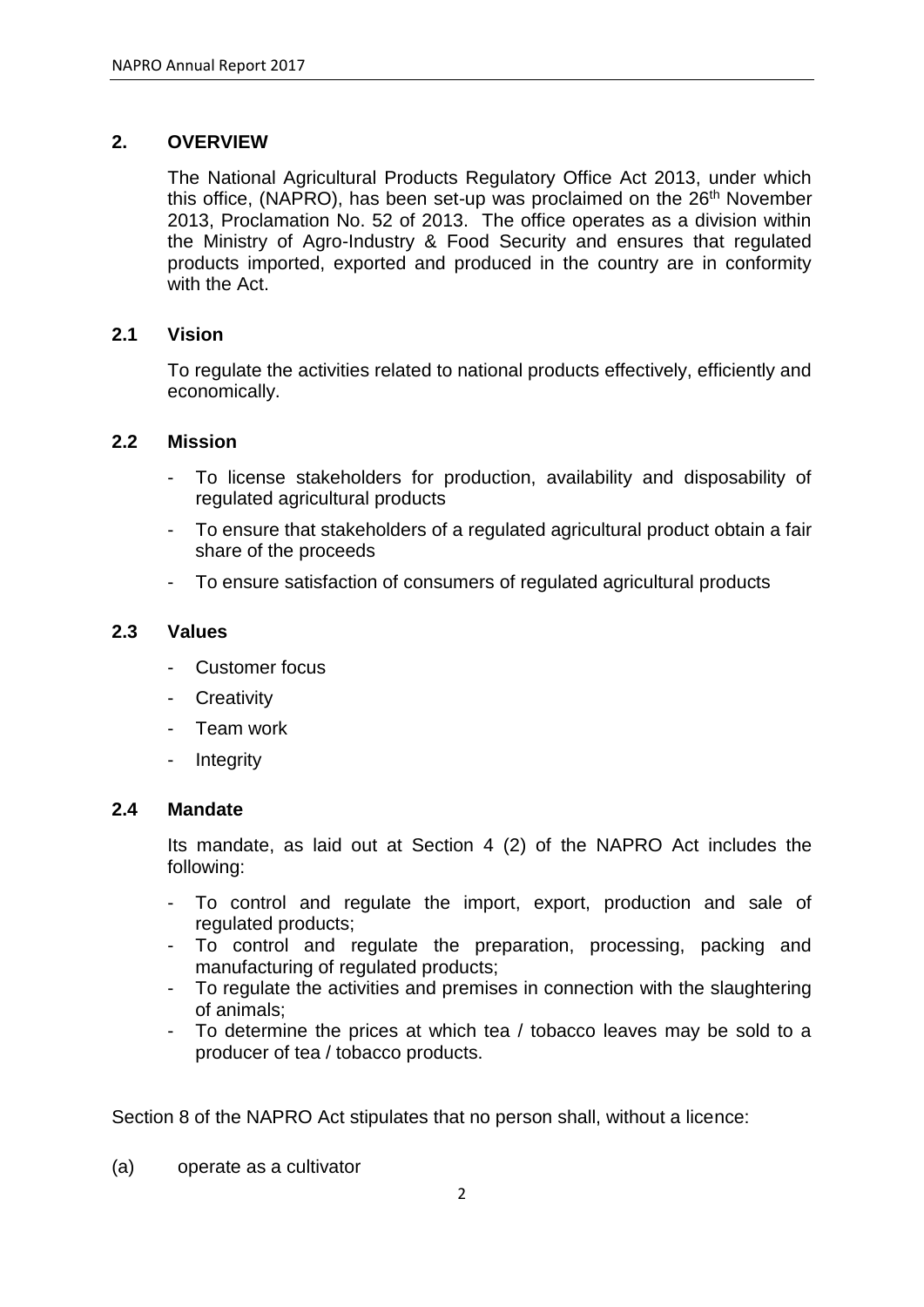- (b) operate as a producer
- (c) kill an animal to obtain meat for sale except on the occasion of a religious ceremony listed under the second schedule.
- (d) construct, operate or maintain a slaughterhouse
- (e) sell, prepare, prepack, process or store meat or meat products
- (f) construct, operate or maintain a place for the preparation, prepacking, processing, storage or sale of meat or meat products
- (g) sell, supply raw hides or skins to tanneries
- (h) operate as a venison dealer or retailer
- (i) sell game venison during the close season

Regulated agricultural products listed under the First Schedule of the Act are:

- (i) Meat and meat products;
- (ii) Tea and tea products;
- (iii) Tobacco and tobacco products.

NAPRO has therefore been conferred with the powers to licence:

- (a) Meat shop operators
- (b) Meat processors
- (c) Slaughterhouse Operators
- (d) Importers of meat & meat products
- (e) Storage of meat & meat products
- (f) Tannery operators
- (g) Venison dealers & retailers
- (h) Tea cultivators, manufacturers, importers & exporters
- (i) Tobacco cultivators, manufacturers, importers & exporters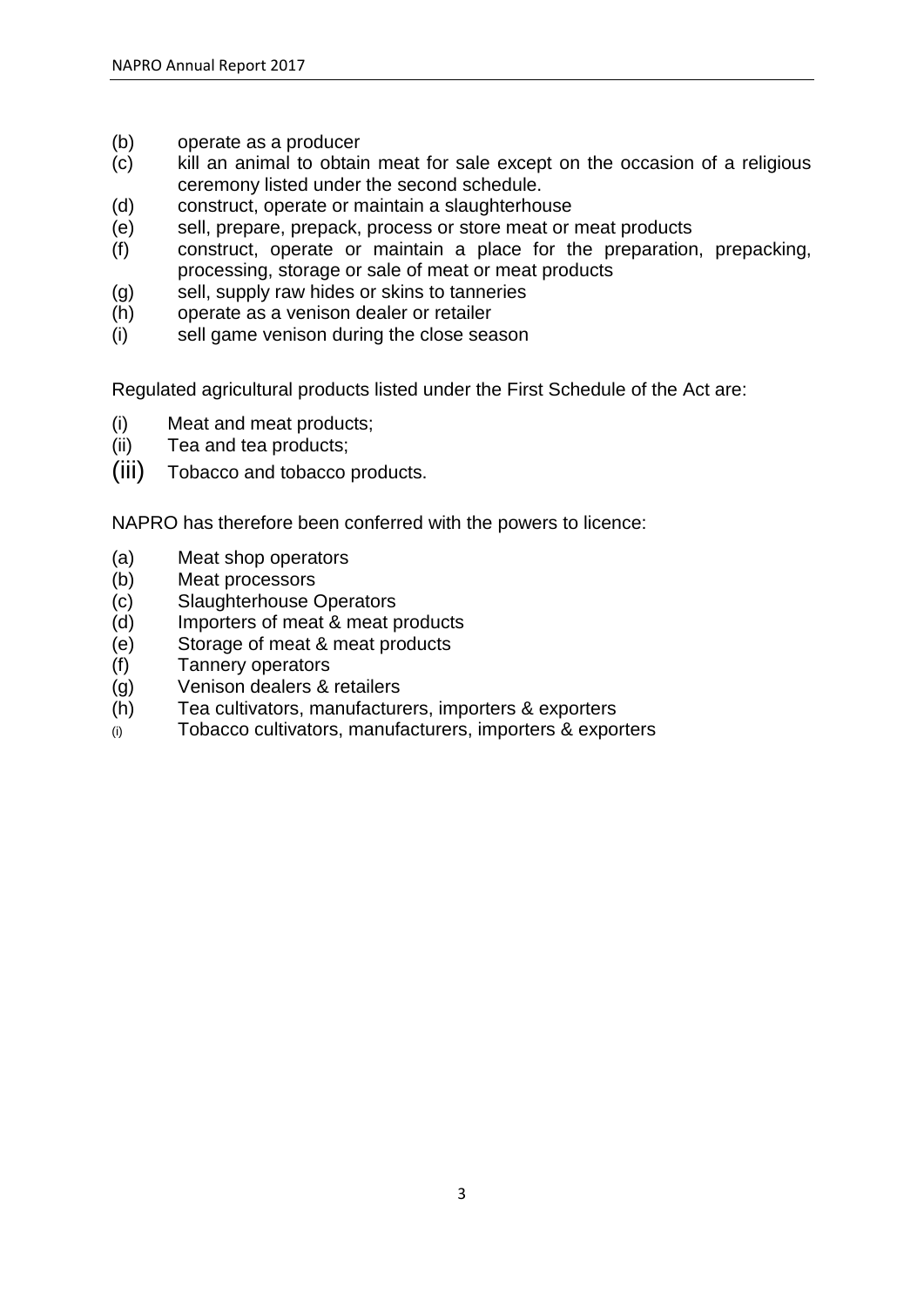## **3. ORGANISATION STRUCTURE & STAFFING ISSUES**

The organisation structure with the specific grades has not yet been fully established. Nonetheless operations are being performed by officers redeployed from the former Tea Board and Tobacco Board. The office is being directed by an Officer in Charge who is under the administrative control of the Supervising Officer of the Ministry.

The Officers & their specific grades are listed below:

| <b>Name</b>                | <b>Grades</b>                          |
|----------------------------|----------------------------------------|
| Mr H. Ramahotar            | Officer-in-Charge                      |
| Mr R. Jalloo               | <b>Senior Techincal Officer</b>        |
| Mrs M. D Nunkoo            | <b>Technical Officer</b>               |
| Mr D. Jharia               | Ex.OMA, Tea Board                      |
| Ms. J. Nunkoo              | <b>Confidential Secretary</b>          |
| Mrs K. Bungaleea           | Ex.MSO, Tea Board                      |
| Mrs Marie Daniele Thompson | <b>General Development Worker</b>      |
| Naness Sing Daharee        | Ex. Office Attendant/Driver, Tea Board |

Mr. H. Ramahotar retired from service on 24<sup>th</sup> November 2017 and Mr. R. Jalloo acted as Officer-in-Charge as from that date.

Miss N. Ibrahim joined the office under the Youth Employment Programme (YEP) as from  $13<sup>th</sup>$  December until  $30<sup>th</sup>$  June, 2017.

Miss Y. Murden joined the office under the Youth Employment Programme (YEP) as from 13 December 2016 until 12<sup>th</sup> December 2017.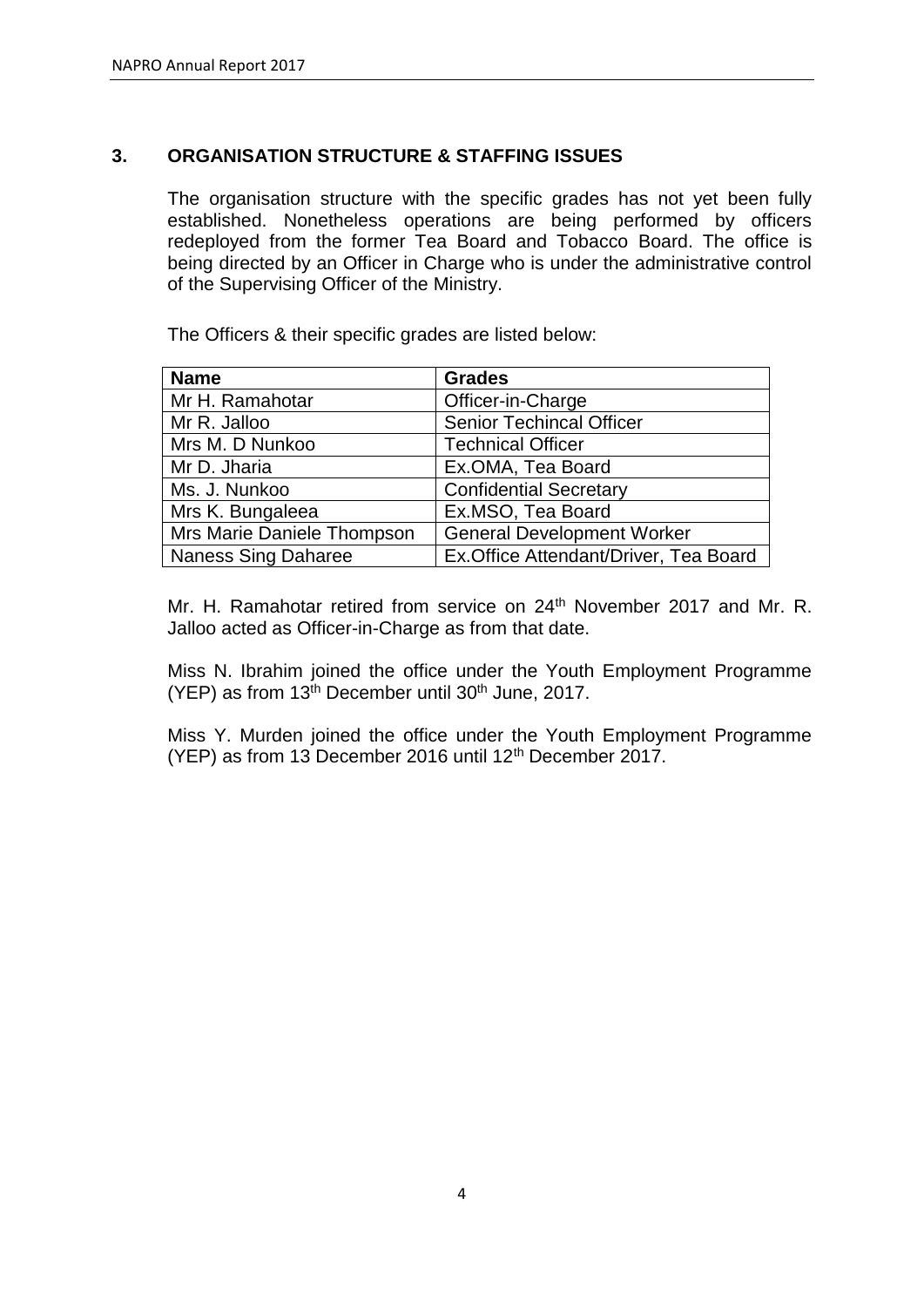## **4. REVIEW**

## **4.1 Tobacco & Tobacco Products**

## **4.1.1 Registration of Cultivators**

No cultivator was registered for the production of leaf tobacco.

## **4.1.2 Import of Tobacco Products**

Tobacco products are imported for the sale on the domestic market and duty free outlets, and by incoming passengers for own consumption. So as to minimise dwell time, NAPRO authorised, upon application, the transfer of cigarettes, cigars and cigarillos consignments from the port area to bonded warehouses. Inspections are carried out in the bonded warehouse prior to authorising delivery. The number of clearances and quantity authorised compared to the previous year are presented in the table below:

| <b>Product</b>         | No. of Clearances |      | Quantity       |                |
|------------------------|-------------------|------|----------------|----------------|
|                        | 2017              | 2016 | 2017           | 2016           |
| Cigarettes             | 223               | 217  | 1,149 Mn units | 1,106 Mn units |
| Cigarillos             | 15                | 32   | 454,450 units  | 744,035 units  |
| Cigars                 | 16                | 42   | 372 kg         | 1,064 Kg       |
| Chewing Tobacco        | 26                | 21   | 3,265 kg       | 2,517 Kg       |
| <b>Smoking Tobacco</b> | 2                 | 5    | 741 kg         | 152 Kg         |

An increase of 4% was noted for the import of cigarettes during 2017 compared to 2016. However, quantity of cigarillos imported decreased by 39% compared to last year. Import of smoking tobacco increased by 48%.

## **4.1.3 Importers of tobacco products**

The following 14 importers were registered with this office:

Flemingo Distribution Ltd Flemingo Duty Free Mauritius Ltd Flemingo MSCL Duty Free Grays INC Ltd Indigo Marketing Company Ltd IOI Tobacco Traders Ltd Mauritius Duty Free Paradise Ltd Scott & Company Ltd TNS Tobacco Company Ltd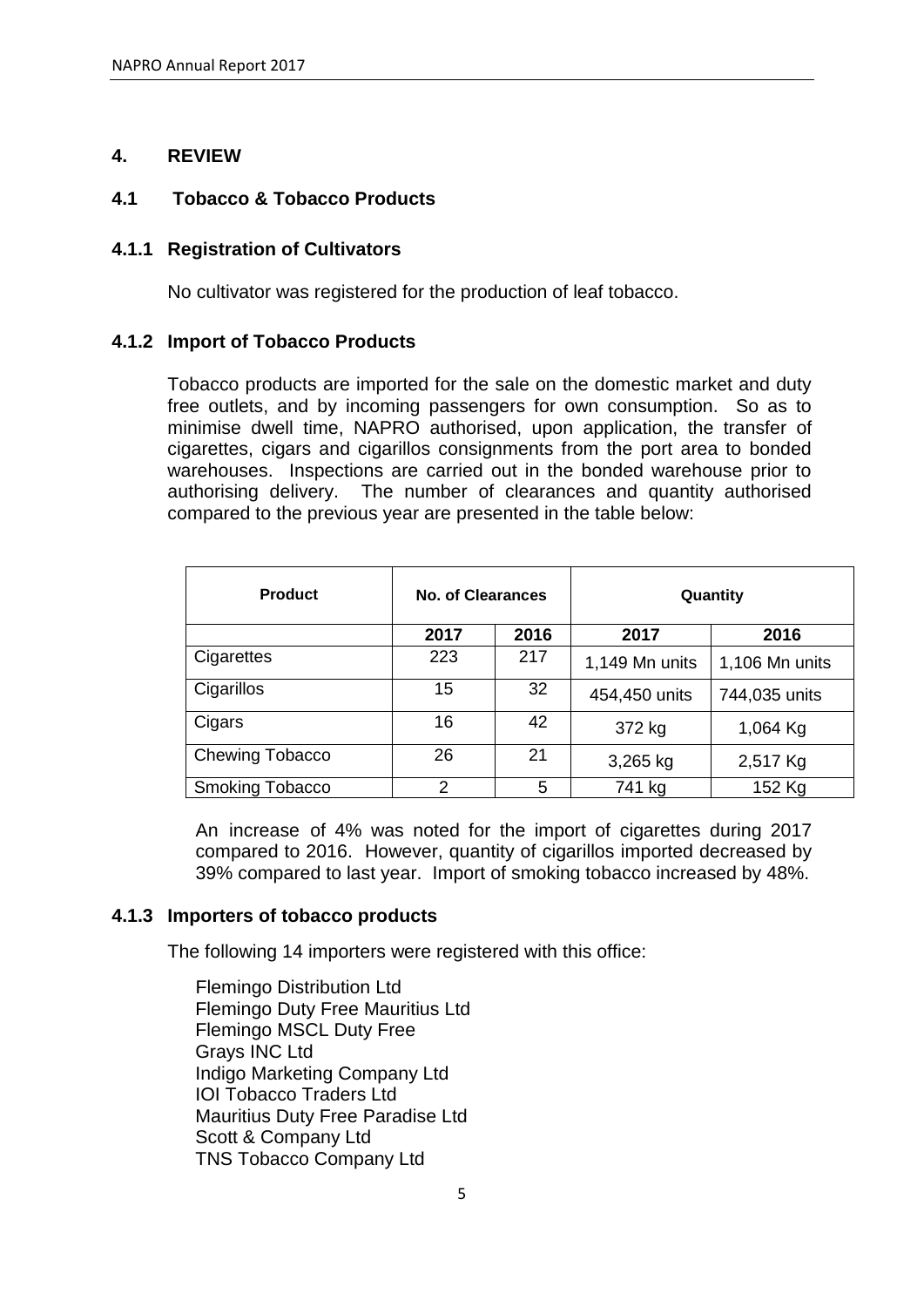Hajee Ahmed Darvesh New Seasons Overseas Ltd Ameenah Ebrahim Miskeen's Ltd New Scale Co Ltd

## **4.1.4 Destruction of tobacco products**

At the request of importers and/or the Mauritius Revenue Authority, Officers of the Division inspected consignments listed for destruction and authorised the destruction of 661,420 cigarettes. A Customs Officer, the importer concerned, and an Officer of NAPRO were present at the time and place of ploughing-in or incineration.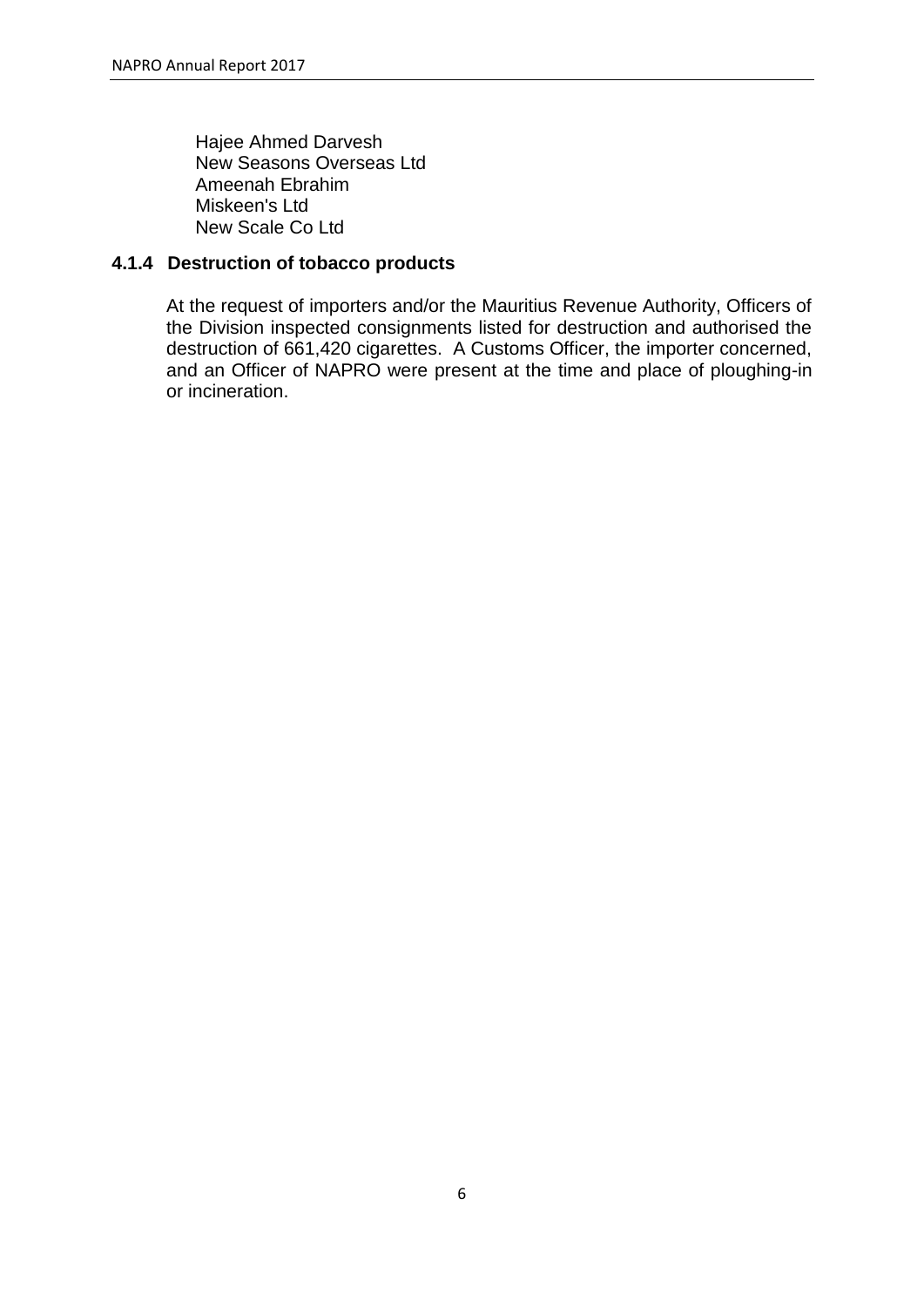## **4.2 Tea & Tea Products**

## **4.2.1 Registration of Cultivators**

During contractual tea year 2016-17, (1<sup>st</sup> July 2016 to 30<sup>th</sup> June 2017), 875 cultivators and 323 métayers were registered with this office. 296 formed part of the 6 Cooperative Societies, 11 in an Association and the rest were registered as free planters as shown hereunder. Together, they produced 6,873 Tonnes of green leaves which were delivered to the 3 factories. 622 Hectares were under tea cultivation during the period under review.

The number of cultivators and métayers for the crop 2016-2017 were as follows:

|                                        | Number of<br>cultivators |
|----------------------------------------|--------------------------|
| <b>Cooperative Societies</b>           |                          |
| Amarnath                               | 45                       |
| <b>Bois Cheri</b>                      | 96                       |
| Caledonia                              | 50                       |
| <b>Grand Bois</b>                      | 63                       |
| La Flora                               | 5                        |
| <b>Nouvelle France</b>                 | 37                       |
| <b>Sub-Total</b>                       | 296                      |
| <b>Association</b>                     |                          |
| Midlands Dam                           | 11                       |
| <b>Metayers</b>                        |                          |
| Societe de Plantation de Bois Chéri    | 281                      |
| Corson Tea Estate Co Ltd               | 42                       |
| <b>Sub-Total</b>                       | 323                      |
| <b>Free Cultivators</b>                |                          |
| Societé de Plantation de Bois Chéri    | 0                        |
| Corson Tea Estate Co Ltd               | 273                      |
| La Chartreuse Tea Manufacturing Co Ltd | 142                      |
| Other free cultivators                 | 146                      |
| <b>Sub-Total</b>                       | 561                      |
|                                        |                          |
| <b>Estates</b>                         | 7                        |
|                                        |                          |
| <b>TOTAL</b>                           | 1198                     |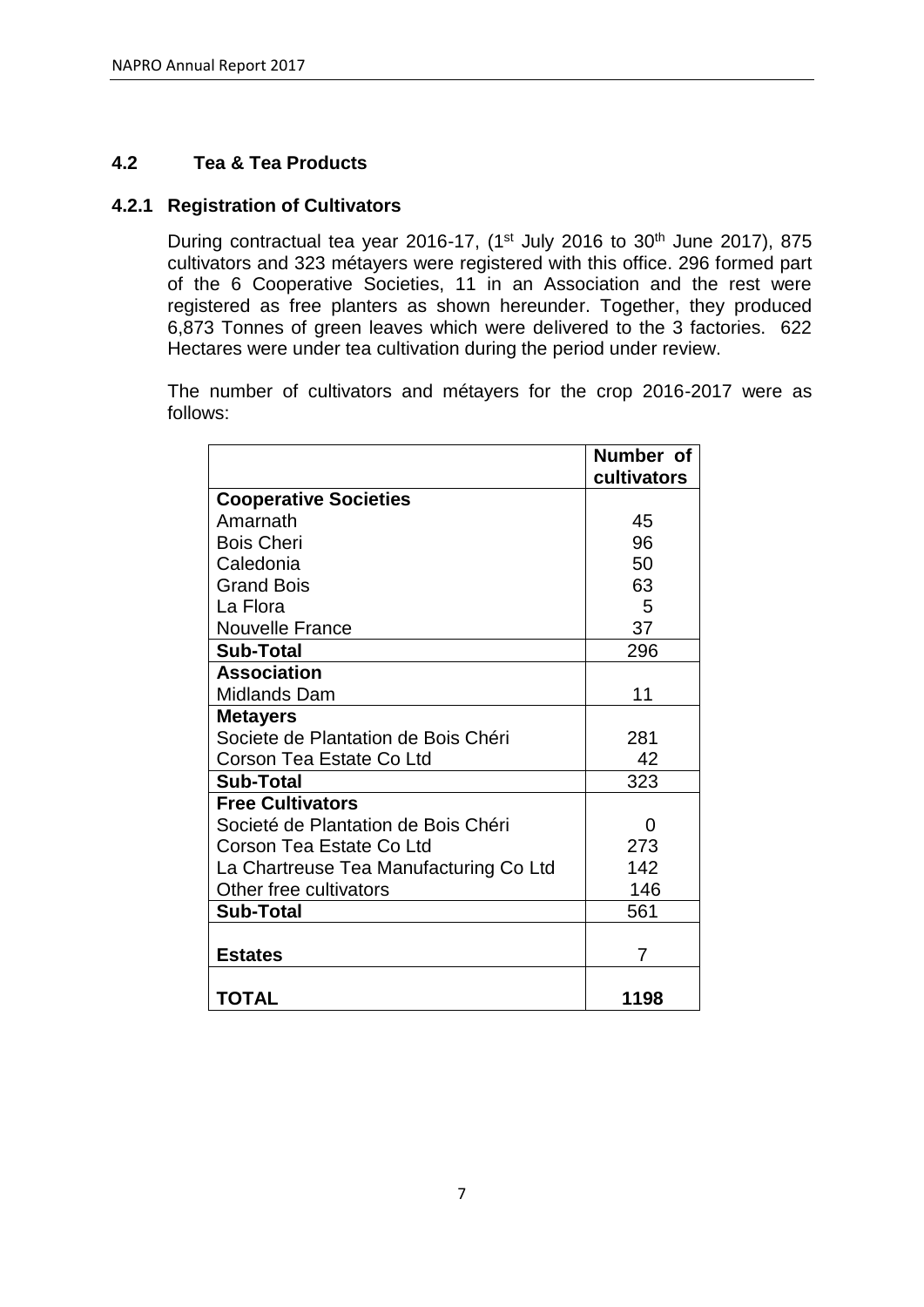Tea plantations are located in the following regions:

| <b>Region</b>          | Area (Ha) |
|------------------------|-----------|
| Curepipe               |           |
| <b>Forest Side</b>     | 5         |
| <b>Nouvelle France</b> | 34        |
| <b>Union Park</b>      |           |
| La Flora               | 42        |
| <b>Grand Bois</b>      | 80        |
| Bois Chéri             | 246       |
| Total                  | 622       |

## **4.2.2 Tea Factories**

Three tea factories were in operation namely:

Corson Tea Estate Ltd

La Chartreuse Tea Manufacturing Co. Ltd.

Société Usinière de Bois Cheri

6,873 tonnes of green leaves were received by the factories during the contractual tea year 2016-17 and the amount of made tea are as follows:

| <b>Factory</b>                         | <b>Weight of</b><br>green leaf<br>(Kgs) | Tea made<br>(Kgs) |
|----------------------------------------|-----------------------------------------|-------------------|
| <b>Corson Tea Estate Ltd</b>           | 1,438,472                               | 277,329           |
| La Charteuse Tea Manufacturing Co. Ltd | 3,085,914                               | 625,416           |
| Société Usinière de Bois Chéri         | 2,348,804                               | 491,520           |
| <b>Total</b>                           | 6,873,190                               | 1,394,265         |

A decrease of 7.2% has been noted in green leaf production compared to the last crop (2015-2016) when 7,409,818 Kgs were produced.

The three tea producers manufactured 1,394 tonnes of black tea that was mainly sold on the domestic market.

The outturn for crop year 2016-17 was 20.29% compared to 17.95% for 2015-16.

At the end of the crop year, i.e., June 2017, stocks stood at a low 1.0 month as compared to 1.5 months for the previous year. In addition, reduced amounts of black tea along the distribution chain together with higher than normal purchases by consumers have also contributed to a temporary shortage.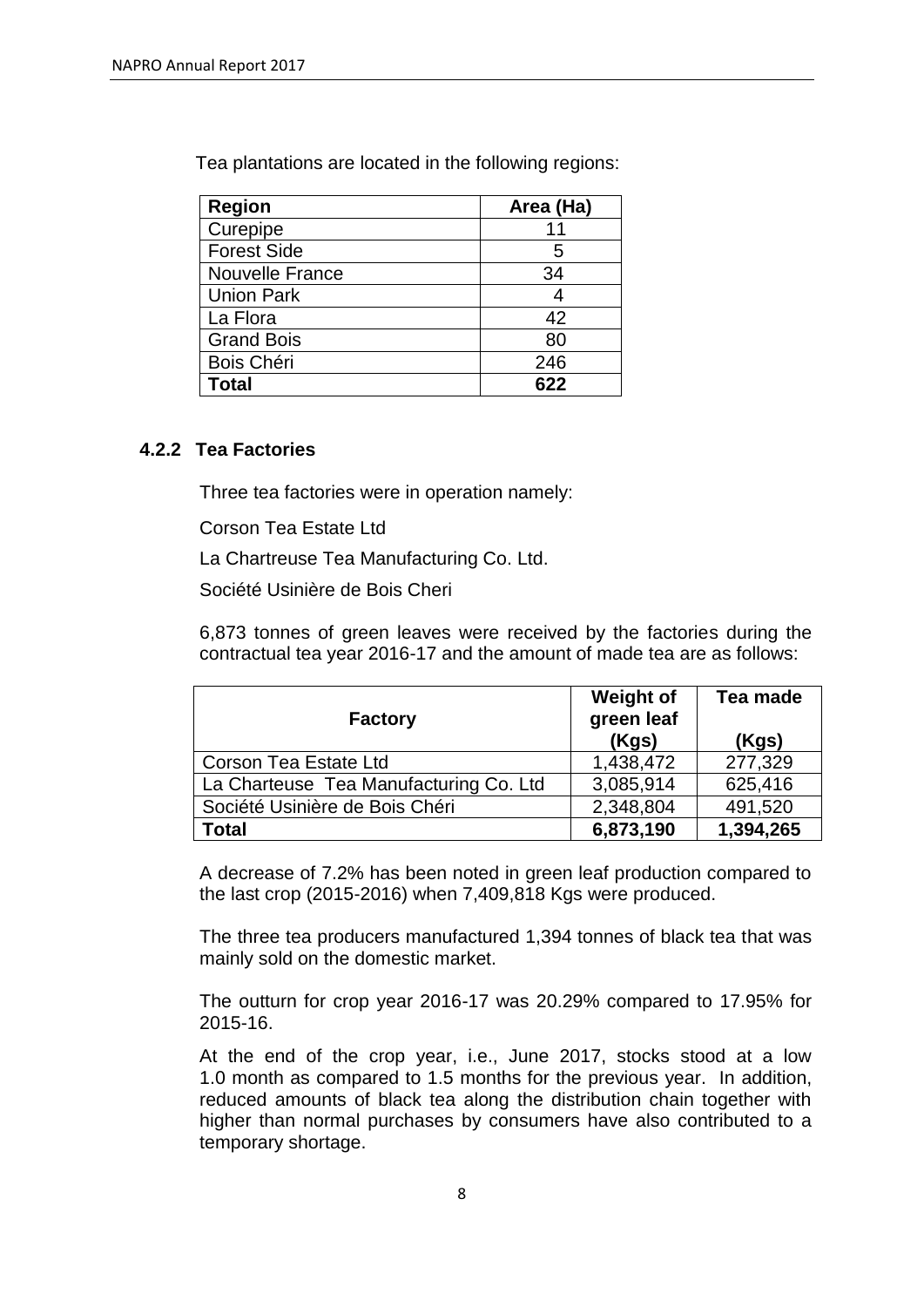For the short term, one of the measures taken by the Ministry to meet the demand of consumers was to allow the 3 manufacturers to import a higher percentage for blending purposes.

## **4.2.3 Importation of Tea**

The quantity of tea and tea products imported during year 2017 (Jan - Dec) and the previous year were as follows:

| <b>Product</b>                | <b>Quantity (Kg)</b> |         |  |
|-------------------------------|----------------------|---------|--|
|                               | 2017                 | 2016    |  |
| <b>Black Tea for blending</b> | 371,000              | 190,250 |  |
| purposes                      |                      |         |  |
| Green Tea (bulk)              | 6,379                | 6,126   |  |
| <b>Other Tea Products</b>     | 40,172               | 26,065  |  |
| Total                         | 417,551              | 222,441 |  |

## **Chart 1: Black Tea imported in 2014, 2015 & 2016**

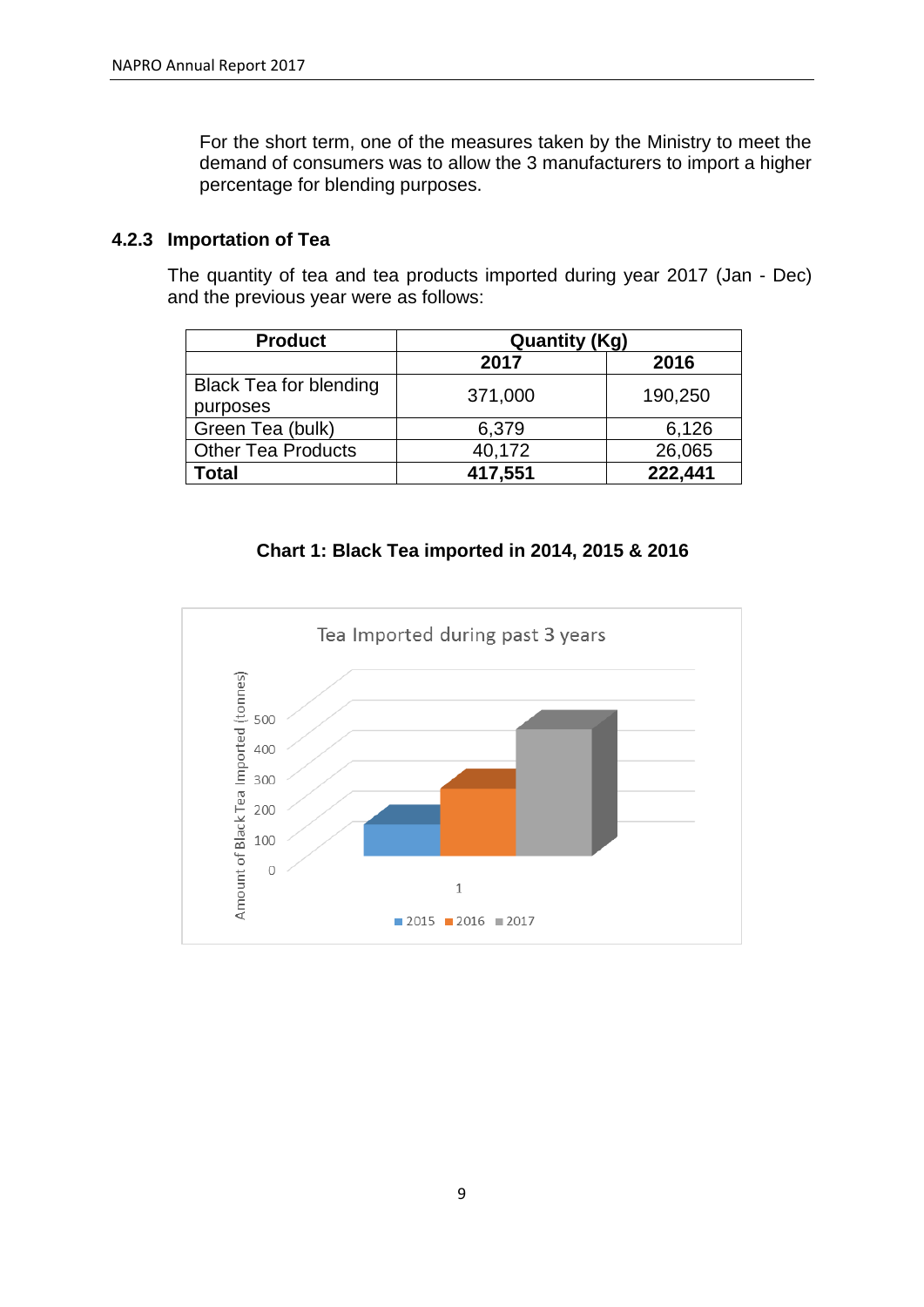## **4.2.4 Export Clearances**

During the year 104 export clearances were issued for the export of 54,745 Kg tea products.

|                         | 2017   | 2016   |
|-------------------------|--------|--------|
| No of Export Clearances | 104    | 111    |
| Quantity (kgs)          | 54.745 | 50.449 |

## **4.2.5 Price of Tea Leaves**

In accordance with Section 34 of the National Agricultural Products Regulations, this office determined the rates for the First Partial Payment (FPP) of the final price payable and the final price to be paid to a cultivator or to a métayer for green leaves delivered during contractual year 2016-17. The rates are as follows:

(i) First Partial Payment (FPP), Crop year 2016-2017

| <b>Factory</b>                              |                 | FPP (Rs/Kg) |
|---------------------------------------------|-----------------|-------------|
| Société Usinière de Bois Cheri              | Cultivators     | 2.50        |
| Société des Plantations de Bois<br>Cheri    | <b>Metayers</b> | 2.00        |
| La Chartreuse Tea<br>Manufacturing Co. Ltd. | Cultivators     | 2.50        |
|                                             | Cultivators     | 2.50        |
| <b>Corson Tea Estate Ltd</b>                | <b>Metayers</b> | 2.00        |

## (ii) Final Price, Crop year 2016-17

| Final Price (Rs/kg) of green leaf      |            |                          |
|----------------------------------------|------------|--------------------------|
| <b>Producer/Cultivator</b>             | supplied   |                          |
|                                        | Cultivator | Métayer                  |
| <b>Corson Tea Estate</b>               | 17.3097    | 15.2797                  |
| La Chartreuse Tea Manufacturing Co Ltd | 17.0211    | $\overline{\phantom{0}}$ |
| Société Usinière de Bois Chéri         | 17.5710    | $\overline{\phantom{0}}$ |
| Société des Plantations de Bois Chéri  |            | 13.6925                  |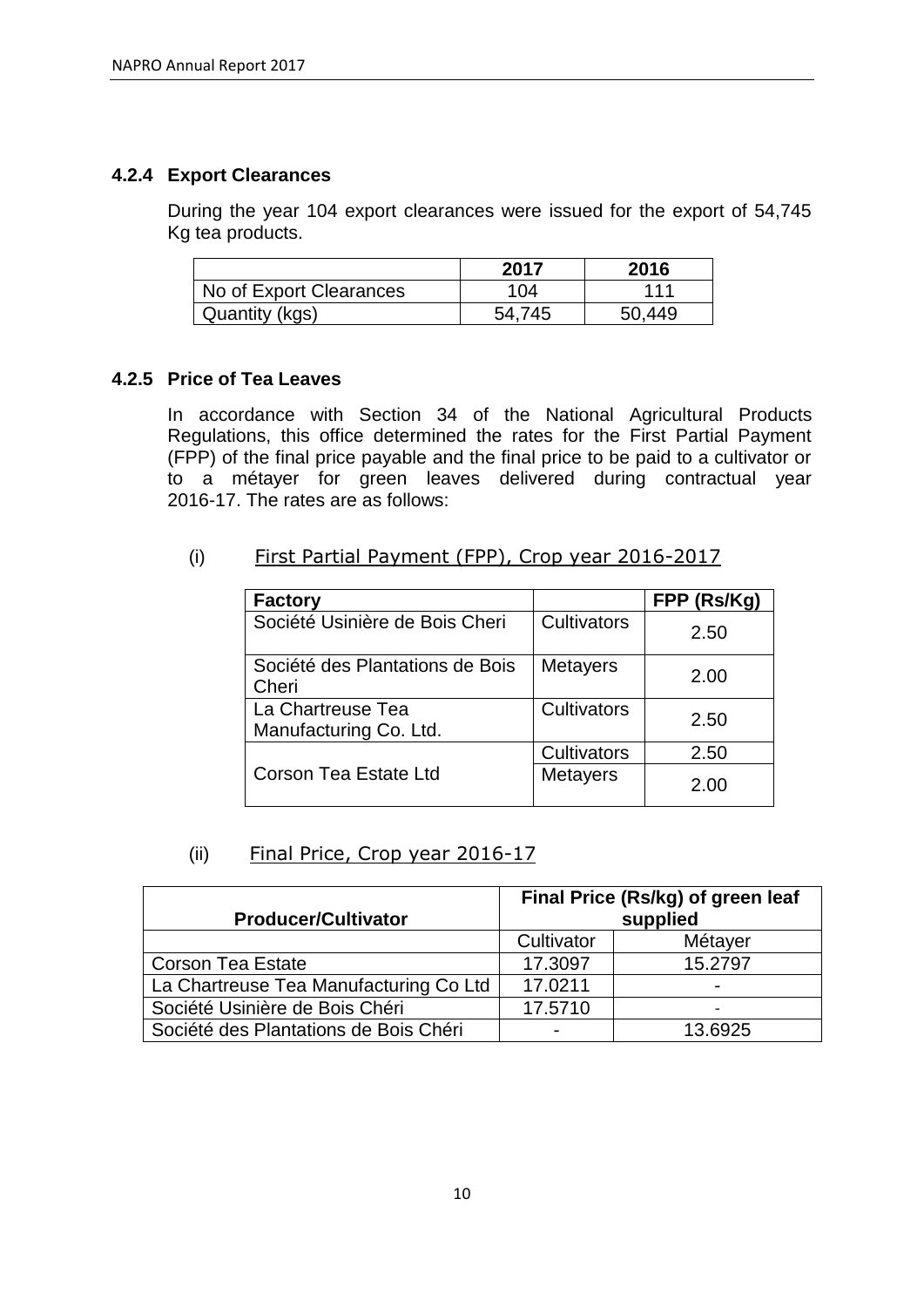## (iii) Minimum Interim Price (MIP), Crop year 2017-18

The Minimum Interim Price for crop year 2017-18 was determined in June 2017 and to provide for the increase in the cost for plucking the prices were set as follows:

| Producer of tea products (Manufacturer)<br>to Cultivator (Planter & Cooperative Society) - Rs. 10.00 per kilo |                     |
|---------------------------------------------------------------------------------------------------------------|---------------------|
| Cultivator to Métayer                                                                                         | - Rs. 9.50 per kilo |

## **4.2.6 Production & Sales**



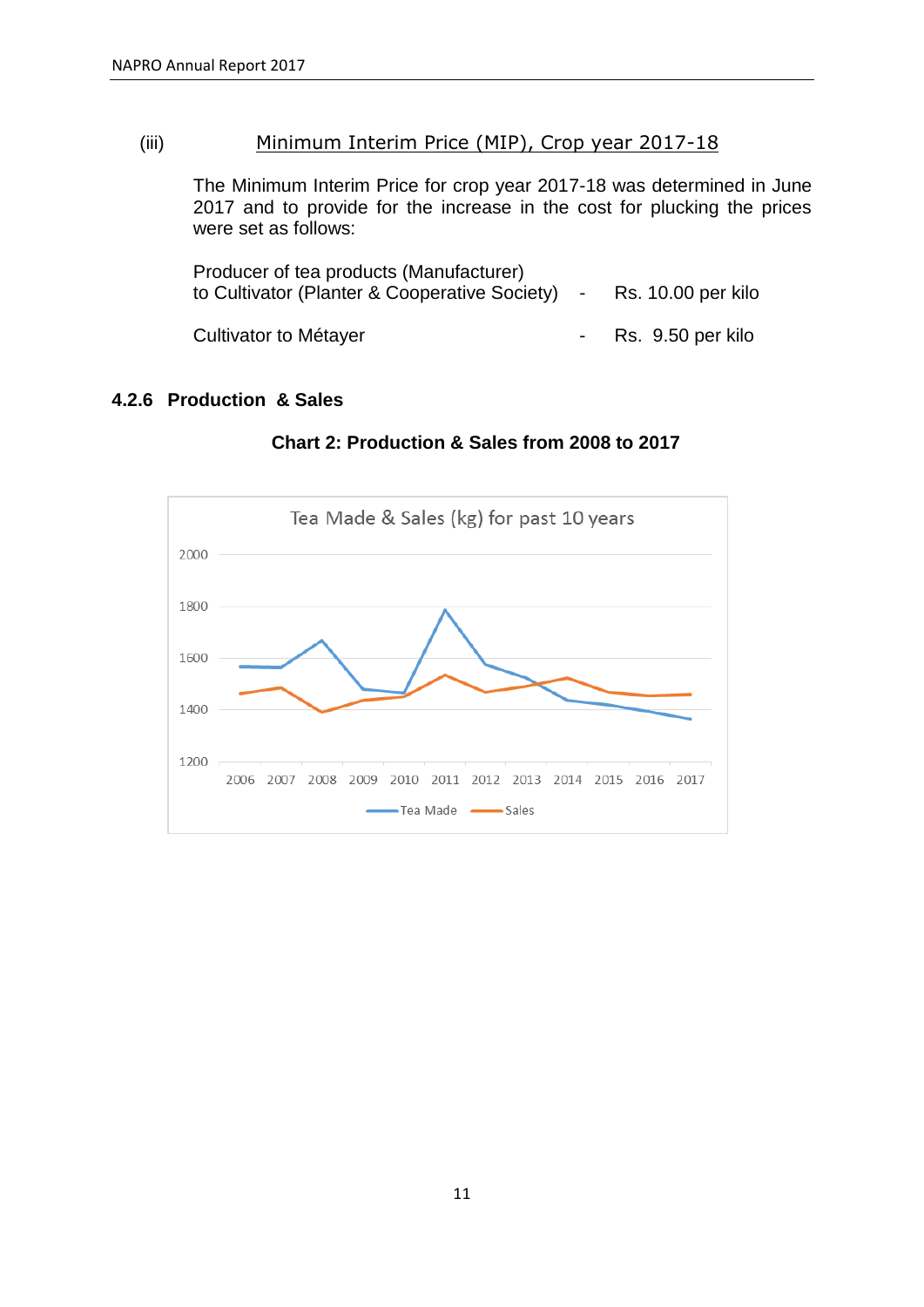## **4.2.7 Revitalisation of Tea Sector**

The Tea Industry provides a means of livelihood directly and indirectly to about 2,000 families. Demand for green tea leaves and consumption of black tea has increased with the coming into operation of Mauristea Investment Ltd. That company has brought value addition to local teas and has initiated production of other types of tea.

The need to revitalise the sector with a view to encouraging tea planters and manufacturers not to abandon their tea plantations, remain in and enhance business was recognised. In that context, the Ministry included in its strategic plan (2016 – 2019) several projects to revitalise the sector:

## **4.2.7.1 New Nursery**

- Under this plan, the Petit Merlo nursery (collection of mother plants) was rehabilitated. Cleaning, pruning and fertiliser application were carried out. These plants will provide cuttings for vegetative propagation.
- A new nursery was set-up at Curepipe Experiment Station (Cpe ES) at La Brasserie for production and seedlings and plantlets. In this context, 8 shadetunnels, (4 Blocks) have been constructed at the station to shelter the cuttings.
- Newly recruited general workers were given basic training in nursery operations especially in the preparation of cuttings for sticking in the soil.
- Concurrently tea seedlings were uprooted from Petit Merlo Nursery and were planted in polythene pots for an infilling programme which aims at enabling growers to fill gaps and consolidate existing plantations. This will result in higher production per unit area of land.
- A shade-house, a potting shed have been constructed in field No 10 at Cpe ES. In 2017.
- Of the 1,000 arpents available in the ex-tea belt, some 253 Ha will be put under tea. Clearing works have been carried out by the Mauritius Cane Industry Authority on 21.09 Ha at La Grande Chartreuse.

## **4.2.7.2 Provision of incentives – Tea Sector Support Scheme**

## **Fertiliser Scheme**

Work sessions were carried out with the Small Farmers Welfare Fund (SFWF) for the provision of fertilisers to registered tea growers to assist them boosting up their production. The scheme was officially launched by the Honourable Minister, Mr. Mahen Kumar Seeruttun on 5<sup>th</sup> October 2016 and it was imperative for beneficiaries to register with the SFWF. Tea growers were provided with fertiliser 22:7:7 and CAN free of charge for crop 2017/2018.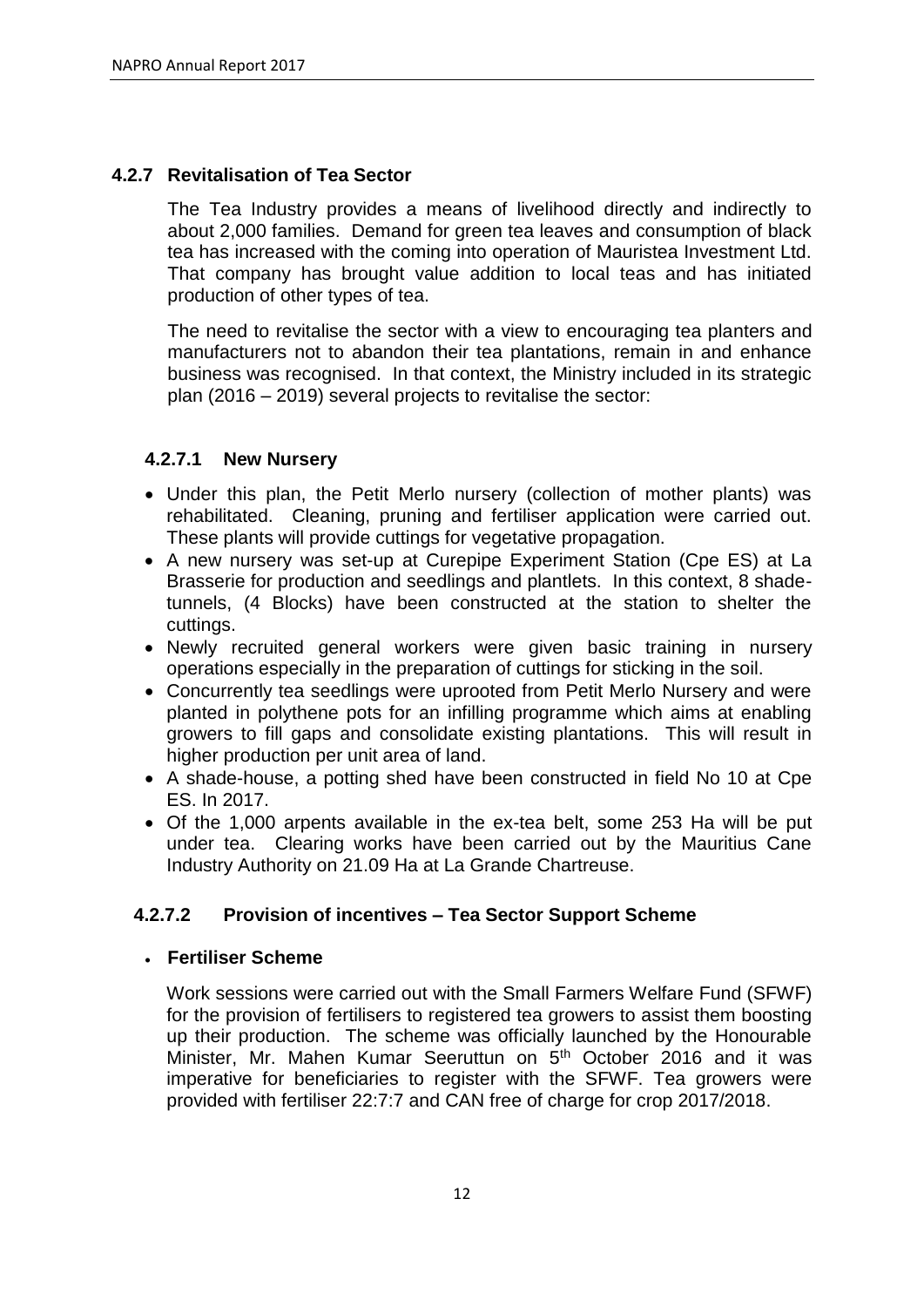## **4.2.7.3 Mauristea Investment Company Limited**

Mauristea Investment Company Limited, a company registered in Mauritius and led by a foreign investor re-opened the ex-Dubreuil Tea Factory in September 2017. Leaves from local tea growers were used to manufacture "green tea", "oolong tea", "puerr tea" and "black tea", Production is mainly geared for the local market although the company has over the recent years exported tea to China.

## **4.2.7.4 Meetings with representatives of Tea cultivators**

During year 2017, six meetings were held with representatives of tea cultivators mainly to discuss their constraints and to consider their suggestions for a sustainable tea sector.

## **4.3 Meat & Meat Products**

Meat means the carcass, offal or other edible parts of animals but does not include the edible parts of a bird, fish, hare or rabbit. Meat product means any product derived from the processing of meat.

## **4.3.1 Meat Shops**

The NAPRO Act stipulates that no person shall sell fresh meat except from the premises in respect of which a licence has been issued.

During the year, 81 licences were issued to meat shop operators for sale of beef, mutton, goat, venison and pork meat.

## **4.3.2 Meat Processors**

3 licences were issued for processing of pork meat during the period under review.

#### **4.3.3 Slaughterhouse**

Slaughterhouse means premises or any other place used to slaughter or kill an animal to obtain meat for sale. Section 9 of the NAPRO Act specifies that no person shall slaughter an animal or cause an animal to be slaughtered at a place other than at the abattoir or in a slaughterhouse approved by NAPRO. Hence any person who intends to operate a slaughterhouse needs to apply to NAPRO for a licence.

One slaughterhouse with 3 separate slaughter halls was registered.

#### **4.3.4 Venison Dealers**

The NAPRO Act requires venison dealers and retailers to be licenced by NAPRO and in addition no person shall operate as a Venison Dealer or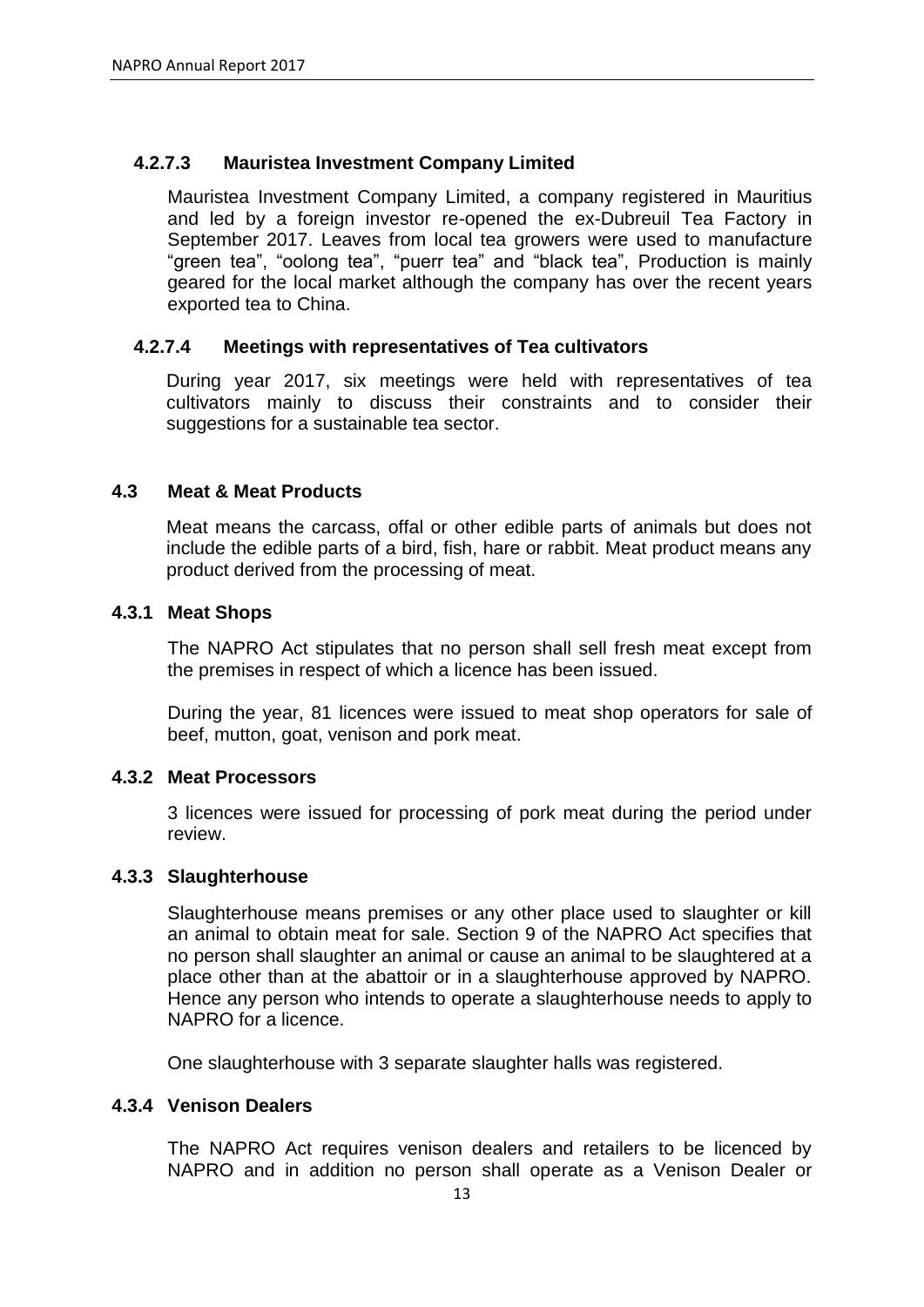Venison Retailer or sell Game Venison during the close season without a licence.

Section 14 of the Act further stipulates that no Venison Dealer shall, except with approval of NAPRO, sell venison to any person other than to a Venison Retailer. No Venison Retailer shall buy venison except from a Venison Dealer. No person shall without lawful authority have in his possession game venison during the close season and where he is a Venison Dealer or Retailer, have venison at any place other than his place of business or a place approved by NAPRO. It is an offence therefore to deal in venison without a valid licence and to be in possession of venison which has been killed or is thought to have been killed illegally.

٦

**Number Purpose**

For the year 2016 the number of operators licensed were:

| .  | .                             |
|----|-------------------------------|
| 39 | Game venison dealers          |
| 11 | Venison dealer's close season |
| 16 | Venison dealer                |
| 36 | Venison retailer              |

## **4.3.5 Illegal Sale of Venison Meat**

A communiqué was set in the press to inform the public and Venison operators that a fine not exceeding Rs 25,000 or a term of imprisonment not exceeding two years will be imposed to person dealing illegally in venison.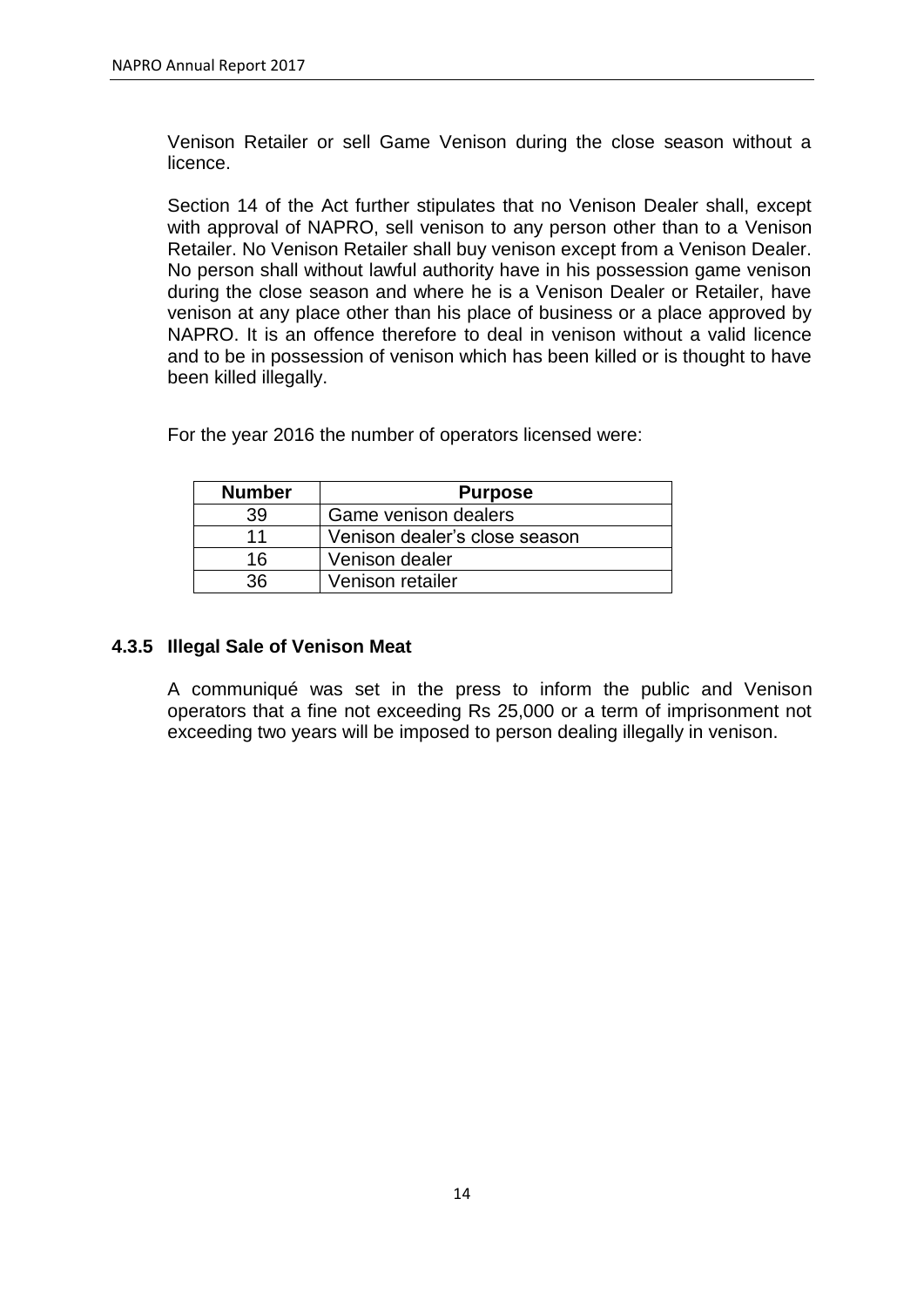## **4.4 Other activities**

## **4.4.1 Site Visits**

Officers carried out site visits and reported for applications received for land conversion. Reports on four sites were submitted to the Land Conversion Unit of the Ministry.

## **4.4.2 World Food Day**

NAPRO participated at the World Food Day 2017 celebrations, organised by the Ministry, at the Domaine Les Pailles from 13<sup>th</sup> to 15<sup>th</sup> October 2017. Various exhibits as per the theme "**Change the future of Migration, Invest in Food Security and Rural Development**" chosen by the Food and Agricultural Organisation (FAO) to commemorate the World Food Day were displayed.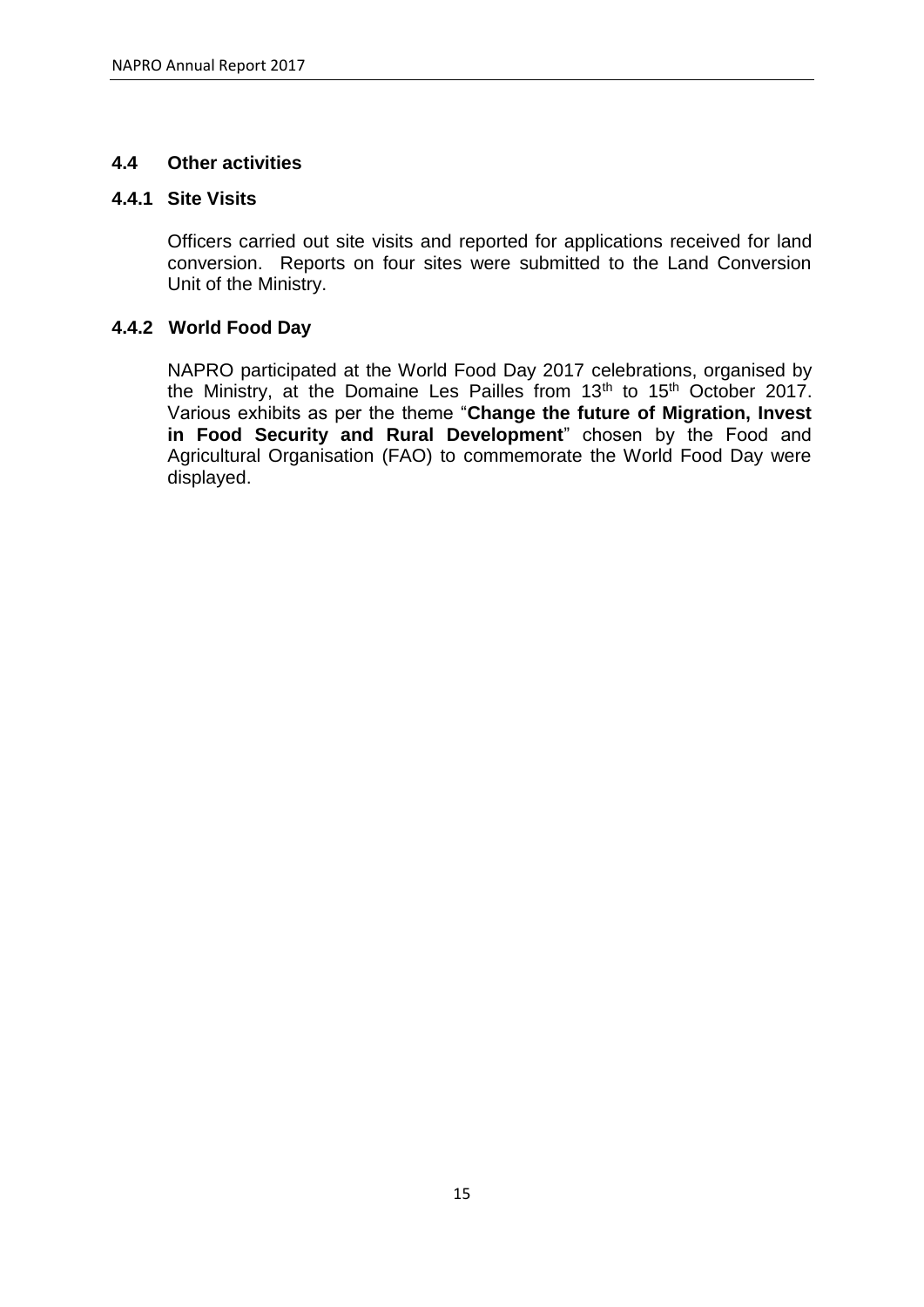#### **4.5 Revenue**

The operations of the Division generate revenue and in the course of year 2017, some Rs 42,739,770 were received as application, clearance and licence fees.

|     |                                                                                                           | <b>Application</b><br>fees (Rs) | <b>Clearance</b><br>fees (Rs) |
|-----|-----------------------------------------------------------------------------------------------------------|---------------------------------|-------------------------------|
| 1   | Application fees for imports                                                                              | 405,000                         |                               |
| 2   | Importation of -                                                                                          |                                 |                               |
| (a) | Cigarettes                                                                                                |                                 | 22,998,970                    |
| (b) | Cigarillos                                                                                                |                                 | 9,720                         |
| (c) | Leaf tobacco, including cut-rag                                                                           |                                 |                               |
| (d) | Smoking tobacco                                                                                           |                                 | 37,050                        |
| (e) | Cigars                                                                                                    |                                 | 19,100                        |
| (f) | Other tobacco products                                                                                    |                                 | 359,370                       |
| (g) | Black tea products for blending<br>purposes                                                               |                                 | 6,620,000                     |
| (h) | Green tea products in pk of<br>125g or above                                                              |                                 | 255,160                       |
| (i) | Black tea products, green tea<br>products & other tea products<br>not exceeding 2kgs and<br>intended for- |                                 |                               |
|     | (i) for own consumption                                                                                   |                                 | 1,500                         |
|     | (ii) for gift, or                                                                                         |                                 | 2,400                         |
|     | (iii) to be used as sample                                                                                |                                 | 1,500                         |
| (i) | Other tea products                                                                                        |                                 | 12,030,000                    |
| (k) | Meat and meat products                                                                                    |                                 |                               |
| 3   | Duplicate of any clearance                                                                                |                                 |                               |
|     | <b>Total</b>                                                                                              | 405,000                         | 42,334,770                    |

**NAPRO Act 2013, First Schedule (Regulation 3) PART I - LICENCE FEES**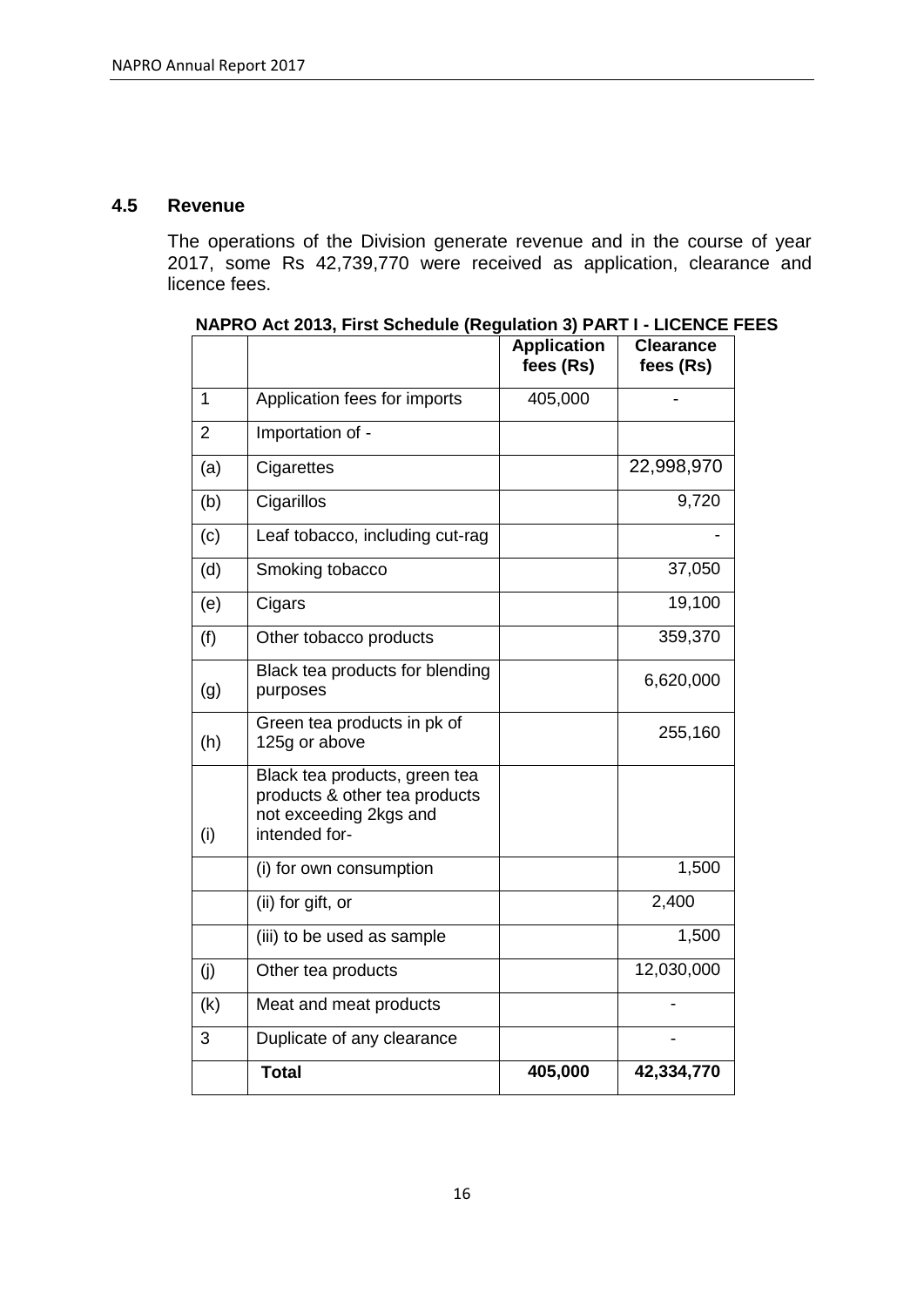# Appendix I

# **Statistics for the year 2017**

|                                   | 2017                      |                                  |                              |                       |  |
|-----------------------------------|---------------------------|----------------------------------|------------------------------|-----------------------|--|
|                                   | No. of<br><b>licences</b> | <b>Application</b><br>fees (Rs.) | <b>Licence</b><br>fees (Rs.) | <b>Total</b><br>(Rs.) |  |
| Tea nursery licence               |                           |                                  |                              |                       |  |
| Tea seed garden licence           |                           |                                  |                              |                       |  |
| Cultivation of green leaf licence | 1,198                     |                                  | 49,860                       | 49,860                |  |
| Tea blending plant licence        | 3                         | 600                              | 15,000                       | 15,600                |  |
| Tea factory licence               | 4                         | 800                              | 20,000                       | 20,800                |  |
| Tea packing plant licence         | 7                         | 1,400                            | 35,000                       | 36,400                |  |
| <b>Exports of Tea Products</b>    | 9                         | 1,800                            | 45,000                       | 46,800                |  |
| Licence for meat shop             | 81                        | 16,200                           | 8,10                         | 24,300                |  |
| Game venison dealer               | 39                        | 7,800                            | 11,700                       | 19,500                |  |
| Venison dealer's close season     | 11                        | 2,200                            | 2,200                        | 4,400                 |  |
| Venison dealer                    | 16                        | 3,200                            | 8,000                        | 11,200                |  |
| Venison retailer                  | 36                        | 7,200                            | 18,000                       | 25,200                |  |
| Slaughterhouse operator           |                           | 200                              | 1,000                        | 1,200                 |  |
| Producer of meat products         | 3                         | 600                              | 3,000                        | 3,600                 |  |
| Duplicate of any licence          |                           |                                  |                              |                       |  |
| TOTAL                             | 1,407                     | 42,000                           | 216,860                      | 258,660               |  |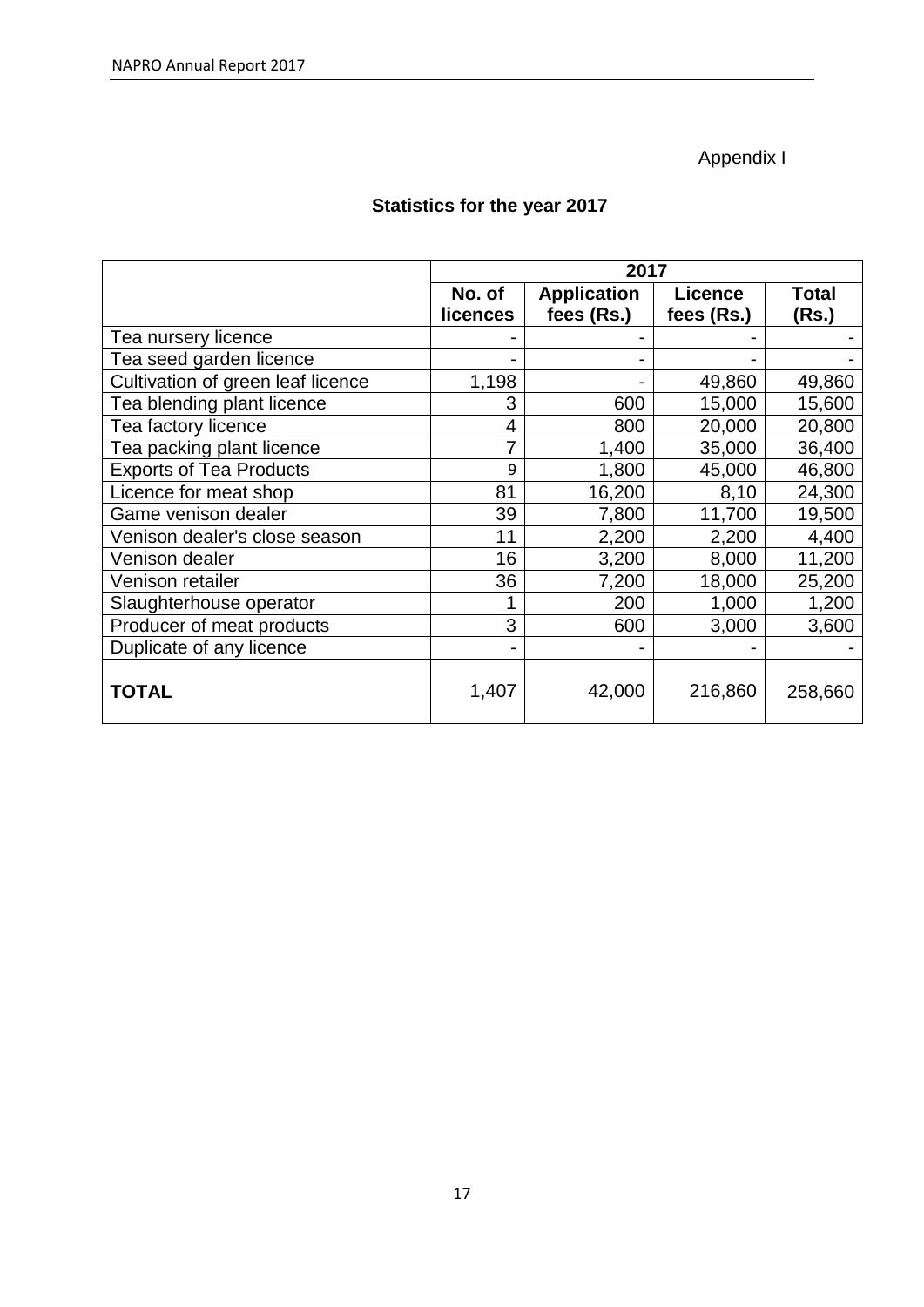## **Area Licensed in 2016 and 2017**

|                                       | 2017                            |                   | 2016                            |                   |  |
|---------------------------------------|---------------------------------|-------------------|---------------------------------|-------------------|--|
|                                       | Number of<br><b>Individuals</b> | Area<br>(Arpents) | Number of<br><b>Individuals</b> | Area<br>(Arpents) |  |
| Cultivator                            | 875                             | 1,231.47          | 876                             | 1,133.05          |  |
| <b>Cultivator - Metayer</b>           |                                 |                   |                                 |                   |  |
| Corson Tea Estate Co Ltd              | 42                              | 29.34             | 41                              | 30.38             |  |
| Société des Plantations de Bois Chéri | 281                             | 293.75            | 2880                            | 313.52            |  |
| <b>TOTAL</b>                          | 1,198                           | 1,554.56          | 1,205                           | 1,476.95          |  |

# **Tea Exported in 2016 and 2017- By Destination**

|                                        |                                                    | 2017           |                        | 2016                                               |                |                        |
|----------------------------------------|----------------------------------------------------|----------------|------------------------|----------------------------------------------------|----------------|------------------------|
| <b>Destination</b>                     | No of<br><b>Export</b><br><b>Permits</b><br>issued | Quantity<br>Kg | % of Total<br>Quantity | No of<br><b>Export</b><br><b>Permits</b><br>issued | Quantity<br>Kg | % of Total<br>Quantity |
| Australia                              | 3                                                  | 789.00         | 1.44                   | $\overline{2}$                                     | 36.0           | 0.07                   |
| Canada                                 | $6\phantom{1}$                                     | 160.31         | 0.29                   | $\blacksquare$                                     |                |                        |
| China                                  | $\boldsymbol{9}$                                   | 4,158.90       | 7.60                   | 5                                                  | 125.0          | 0.25                   |
| Comoros                                | $\overline{\phantom{a}}$                           |                |                        | 1                                                  | 54.8           | 0.11                   |
| <b>Czech Republic</b>                  | $\mathbf{1}$                                       | 2.00           |                        | $\blacksquare$                                     |                | -                      |
| France                                 | 10                                                 | 21,771.40      | 39.77                  | 6                                                  | 705.8          | 1.40                   |
| Freeport                               | $\mathbf{1}$                                       | 987.5          | 1.80                   | 56                                                 | 45,414.5       | 90.02                  |
| Germany                                | $\overline{4}$                                     | 294.80         | 0.54                   | $\overline{\phantom{a}}$                           |                |                        |
| Japan                                  | 1                                                  | 10.00          | 0.02                   | $\overline{\phantom{a}}$                           |                | -                      |
| Luxembourg                             | $\mathbf{1}$                                       | 8.05           | 0.01                   | 1                                                  | 6.0            | .01                    |
| Madagascar                             | $\overline{2}$                                     | 165.80         | 0.30                   |                                                    |                |                        |
| <b>Mauritius Duty Free</b><br>Paradise | 39                                                 | 5,182.72       | 9.47                   | 38                                                 | 3,819.0        | 7.57                   |
| Reunion                                | 16                                                 | 20,141.05      | 36.79                  |                                                    |                |                        |
| Seychelles                             | 5                                                  | 348.55         | 0.64                   | $\overline{\phantom{a}}$                           | -              | -                      |
| Taiwan                                 | $\mathbf{1}$                                       | 126.60         | .23                    | $\blacksquare$                                     |                |                        |
| United Kingdom                         | 3                                                  | 461.00         | 0.84                   | $\overline{2}$                                     | 288.3          | 0.57                   |